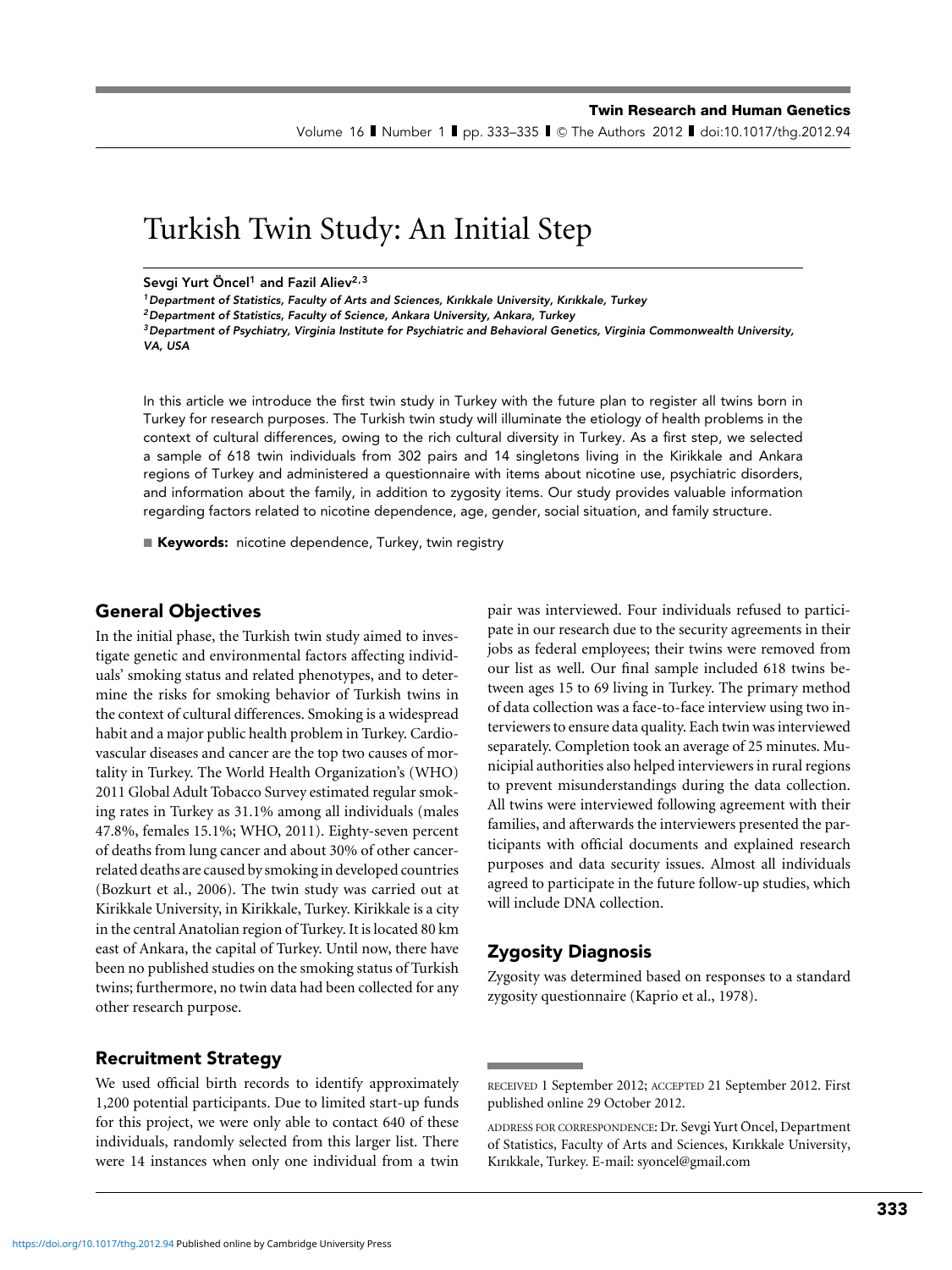#### TABLE 1 Characteristics of the Study Population from a Twin Study, Turkey

|                           |                                                                                                                                                                                        | Zygosity    |      |        |      |                 |          |                |          |          |          |                |      |
|---------------------------|----------------------------------------------------------------------------------------------------------------------------------------------------------------------------------------|-------------|------|--------|------|-----------------|----------|----------------|----------|----------|----------|----------------|------|
|                           |                                                                                                                                                                                        | MZ          |      |        |      | DZ <sup>*</sup> |          |                |          | Total    |          |                |      |
| Values of risk factors    |                                                                                                                                                                                        | Male        |      | Female |      | Male            |          | Female         |          | Male     |          | Female         |      |
|                           |                                                                                                                                                                                        | n           | %    | n      | %    | n               | %        | n              | %        | n        | %        | n              | $\%$ |
| Smoking status            | Non-smoker                                                                                                                                                                             | 64          | 29.9 | 83     | 38.8 | 117             | 31.6     | 143            | 38.6     | 181      | 30.7     | 226            | 38.1 |
|                           | Former smoker                                                                                                                                                                          | 3           | 1.4  | 6      | 2.8  | 11              | 3        | $\overline{2}$ | 0.5      | 14       | 2.4      | 8              | 1.3  |
|                           | Current smoker                                                                                                                                                                         | 45          | 21   | 13     | 6.1  | 77              | 20.8     | 16             | 4.3      | 122      | 20.5     | 29             | 4.7  |
| Mother smoking status     | No                                                                                                                                                                                     | 95          | 44.4 | 88     | 41.1 | 181             | 48.9     | 138            | 37.3     | 276      | 46.8     | 226            | 37.3 |
|                           | Yes                                                                                                                                                                                    | 17          | 7.9  | 14     | 6.5  | 24              | 6.5      | 23             | 6.2      | 41       | 6.8      | 37             | 6.8  |
| Father smoking status     | No                                                                                                                                                                                     | 60          | 28   | 68     | 31.8 | 141             | 38.1     | 100            | 27       | 201      | 34.3     | 168            | 28.1 |
|                           | Yes                                                                                                                                                                                    | 52          | 24.3 | 34     | 15.9 | 64              | 17.3     | 61             | 16.5     | 116      | 19.3     | 95             | 16.1 |
| Income (US \$/month)      | < 1,200                                                                                                                                                                                | 72          | 33.6 | 60     | 28   | 140             | 37.8     | 111            | 30       | 212      | 35.9     | 171            | 29.2 |
|                           | >1,200                                                                                                                                                                                 | 40          | 18.7 | 42     | 19.6 | 61              | 16.5     | 49             | 13.2     | 101      | 16.9     | 91             | 14.8 |
| Mother's education status | <middle school<="" td=""><td>84</td><td>39.3</td><td>72</td><td>33.6</td><td>180</td><td>48.6</td><td>133</td><td>35.9</td><td>264</td><td>44.8</td><td>205</td><td>34.3</td></middle> | 84          | 39.3 | 72     | 33.6 | 180             | 48.6     | 133            | 35.9     | 264      | 44.8     | 205            | 34.3 |
|                           | ≥High school                                                                                                                                                                           | 28          | 13.1 | 30     | 14   | 25              | 6.8      | 28             | 7.6      | 53       | 8.8      | 58             | 9.9  |
| Father's education status | <middle school<="" td=""><td>58</td><td>27.1</td><td>42</td><td>19.6</td><td>141</td><td>38.1</td><td>104</td><td>28.1</td><td>199</td><td>33.3</td><td>146</td><td>24.5</td></middle> | 58          | 27.1 | 42     | 19.6 | 141             | 38.1     | 104            | 28.1     | 199      | 33.3     | 146            | 24.5 |
|                           | ≥High school                                                                                                                                                                           | 52          | 24.3 | 60     | 28   | 64              | 17.3     | 57             | 15.4     | 116      | 20       | 117            | 19.6 |
| Feeling moody             | No                                                                                                                                                                                     | 75          | 35   | 54     | 25.2 | 125             | 33.8     | 72             | 19.5     | 200      | 33.6     | 126            | 20.5 |
|                           | Yes                                                                                                                                                                                    | 37          | 17.3 | 48     | 22.4 | 78              | 21.1     | 86             | 23.2     | 115      | 19.6     | 134            | 23.1 |
| Alcohol status            | No                                                                                                                                                                                     | 87          | 40.7 | 83     | 38.8 | 174             | 47       | 141            | 38.1     | 261      | 44       | 224            | 37.5 |
|                           | Yes                                                                                                                                                                                    | 25          | 11.7 | 19     | 8.9  | 30              | 8.1      | 20             | 5.4      | 55       | 9.4      | 39             | 6.7  |
| Daily sports activities   | No                                                                                                                                                                                     | 58          | 27.1 | 75     | 35   | 126             | 34.1     | 129            | 34.9     | 184      | 31.2     | 204            | 34.3 |
|                           | Yes                                                                                                                                                                                    | 54          | 25.2 | 27     | 12.6 | 79              | 21.4     | 32             | 8.6      | 133      | 22.4     | 59             | 9.9  |
| Marital status            | Single                                                                                                                                                                                 | 82          | 38.3 | 82     | 38.3 | 139             | 37.6     | 126            | 34.1     | 221      | 37.3     | 208            | 35.2 |
|                           | Married                                                                                                                                                                                | 30          | 14   | 18     | 8.4  | 65              | 17.6     | 35             | 9.5      | 95       | 16.1     | 53             | 8.6  |
|                           | Widow                                                                                                                                                                                  | $\mathbf 0$ | 0    | 2      | 0.9  | 0               | $\Omega$ | 0              | $\Omega$ | $\Omega$ | $\Omega$ | $\overline{2}$ | 0.3  |

Note: <sup>∗</sup>Includes both same-sex and opposite-sex dizygotic twins.

# Phenotypes

Participants responded to questions about age, gender, smoking status of his or her twin, smoking status and education levels of parents, income, daily sports activities, smoking history (age when started or quit smoking, daily average number of cigarettes smoked, attempts to quit smoking, the reasons for starting smoking), alcohol use, and behavioral problems. Answers to some of questions were determined by cross-checking twins' reports when possible and were defined as missing data if the twins conflicted.

## Sample Characteristics

We assessed 302 twin pairs and 14 single twins (330 males and 274 females, both smokers and non-smokers). The mean age of our twins was  $25.93 \pm 9.98$ , minimum 15, and maximum 69. Out of 302 pairs, 107 (35.4%) pairs were monozygotic (MZ), 186 (61.6%) pairs were dizygotic (DZ), and 9 (2.9%) pairs were of unknown zygosity.

It was difficult to identify the income level in Turkey because of the high inflation rate. Accordingly, income was coded 0 (income  $\langle$  US \$1,200/month) or 1 (income  $\geq$  US \$1,200/month). Parental education level was coded 0 (no school, primary school, secondary school, or middle school) or 1 (high school, university, or graduate school). According to a Turkish adaptation (Uysal et al., 2004) of the Fagerström Test for Nicotine Dependence (Fagerström, 1978), 178 participants (28.8%) were identified as smokers (smoking every day for a month or longer). Of these smokers, 79.2% were male and 20.8% were female. Table 1 provides frequency distributions of some measured variables by zygosity on an individual basis.

### Future Directions

The proposed study is likely to provide valuable information regarding factors related to nicotine dependence, their relation to twin zygosity, gender, social situation, and family structure. We plan to compare our results with those from other well-known worldwide studies. The detailed analysis of these epidemiological data will provide important information about understanding nicotine dependence, which may inform efforts to prevent nicotine dependence. We plan to apply for research grants, recruit more subjects, and officially register the Turkish Twin Registry with the Turkish government.

### **Acknowledaments**

The authors are grateful to all twins participating in this study, their families, and municipal officials for their help with data collection. The authors also would like to thank Professors Yoon-Mi Hur and Jessica Salvatore for their suggestions and recommendations that improved the manuscript. This research is supported by Kirikkale University Research Grant KKU, 2009/43.

### References

Bozkurt, A. I., Şahinöz, S., Özçırpıcı, B., Özgür, S., Şahinöz, T., Acemoğlu, H., ... Akkafa, F. (2006). Patterns of active and